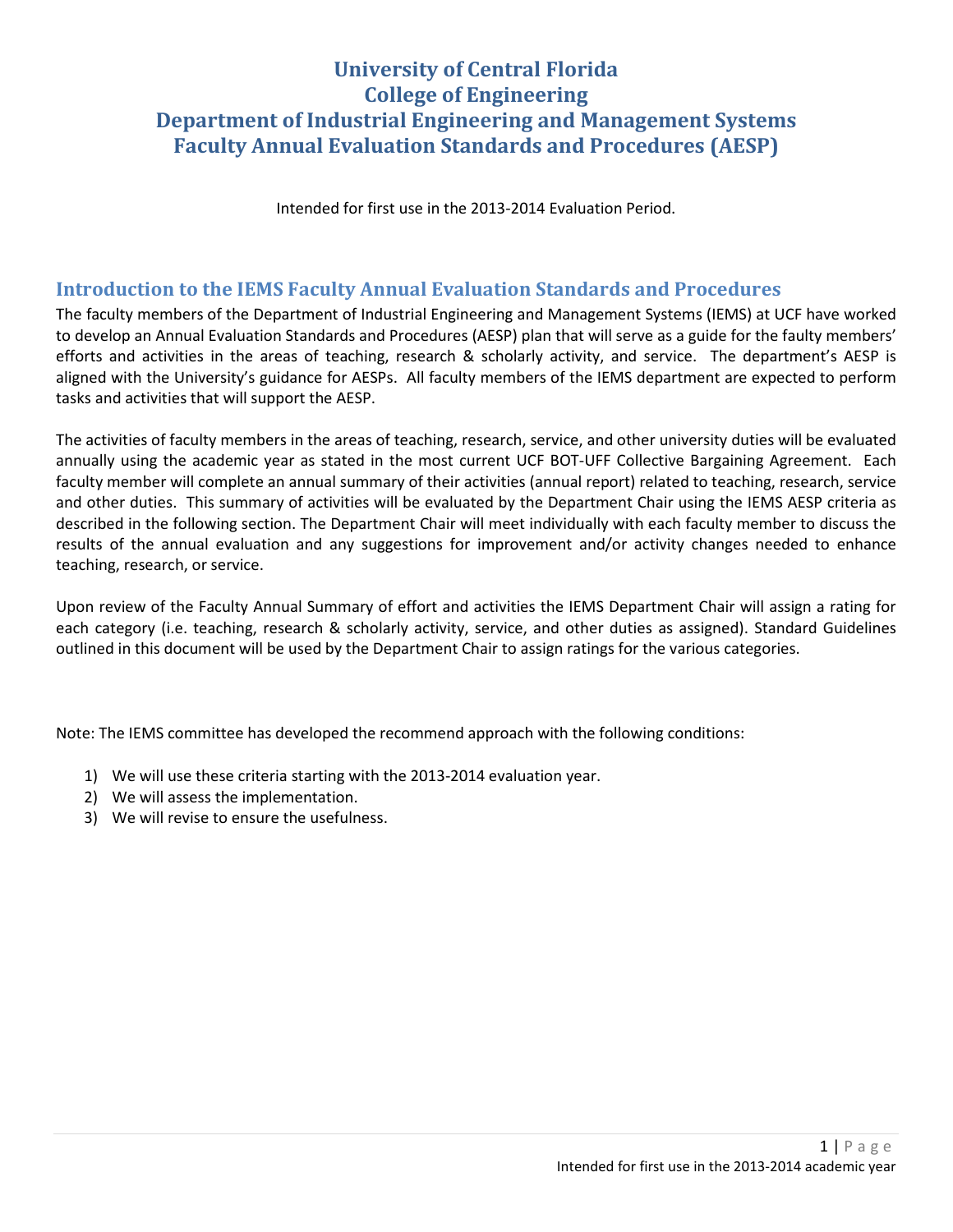# **Faculty Workload**

To the degree consistent with state law and Academic Assignment rules as well as most current UCF BOT-UFF Collective Bargaining Agreement, IEMS Faculty workload will be assigned consistent with CECS Workload Policy approved on 6/25/2012 as amended below-. The evaluation approach will recognize the different workload models, based on combination of teaching, research & scholarly activity and service. Table 1 provides the basic workload models. These models can be adjusted with agreement of the individual faculty and chair.

| <b>FACULTY Workload</b>   | <b>TEACHING</b>                       | <b>Research &amp; SCHOLARLY ACTIVITY</b> | <b>SERVICE/OTHER DUTIES ASSIGNED</b> |  |  |
|---------------------------|---------------------------------------|------------------------------------------|--------------------------------------|--|--|
| <b>Model</b>              | Category                              | Category                                 | Category                             |  |  |
| <b>Teaching Intensive</b> | 75%                                   | 0%                                       | 25%                                  |  |  |
|                           | (3-3 class assignment teaching load)  |                                          |                                      |  |  |
|                           | 65%                                   |                                          |                                      |  |  |
| <b>Standard</b>           | (2-2 class assignment teaching load & | 25%                                      | 10%                                  |  |  |
|                           | Chair of additional masters and       |                                          |                                      |  |  |
|                           | dissertation students)                |                                          |                                      |  |  |
| <b>Research</b>           | 25%                                   | 50%                                      | 25%                                  |  |  |
|                           | (1-1 class assignment teaching load)  | (Course buyout provided by               |                                      |  |  |
|                           |                                       | Department or External source)           |                                      |  |  |
| Coordinator               | 25%                                   | 10%                                      | 65%                                  |  |  |
|                           | (1-1 class assignment teaching load)  |                                          |                                      |  |  |

#### **Table 1. Example Faculty Workload Models**

# **Overall Evaluation: Tenure-Earning and Tenured Faculty**

A faculty's overall rating will be evaluated using the criteria defined in Table 2. To be consistent with Article 10 Supplement to the BOT-UFF Collective Bargaining Agreement, a weighted score based on weighting of workload category assignment and evaluation assessment for each category will be added together for the overall evaluation as shown in Table 2. Assessment from 0 to 4 will be assigned to each of the five levels of evaluation as follows:

- A score of zero (0) is assigned for *Unsatisfactory* evaluation.
- A score of (1) is assigned for *C*onditional evaluation
- A score of (2) is assigned for *S*atisfactory evaluation.
- A score of (3) is assigned for Above Satisfactory evaluation.
- A score of (4) is assigned for *O*utstanding evaluation.

Overall evaluation will be the evaluation in which the weighted score falls.

#### **Table 2. Overall Evaluation Criteria**

| <b>Overall</b><br><b>Evaluation</b> | <b>UNSATISFACTORY</b> | <b>CONDITIONAL</b> | <b>SATISFACTORY</b> | <b>ABOVE</b><br><b>SATISFACTORY</b> | <b>OUTSTANDING</b> |
|-------------------------------------|-----------------------|--------------------|---------------------|-------------------------------------|--------------------|
| <b>Weighted Score</b>               | $0.0 - 0.49$          | $0.5 - 1.49$       | $1.5.0 - 2.49$      | $2.5.0 - 3.49$                      | $3.5 - 4.0$        |

Each section of the evaluation criteria provides further descriptions and examples for the performance levels.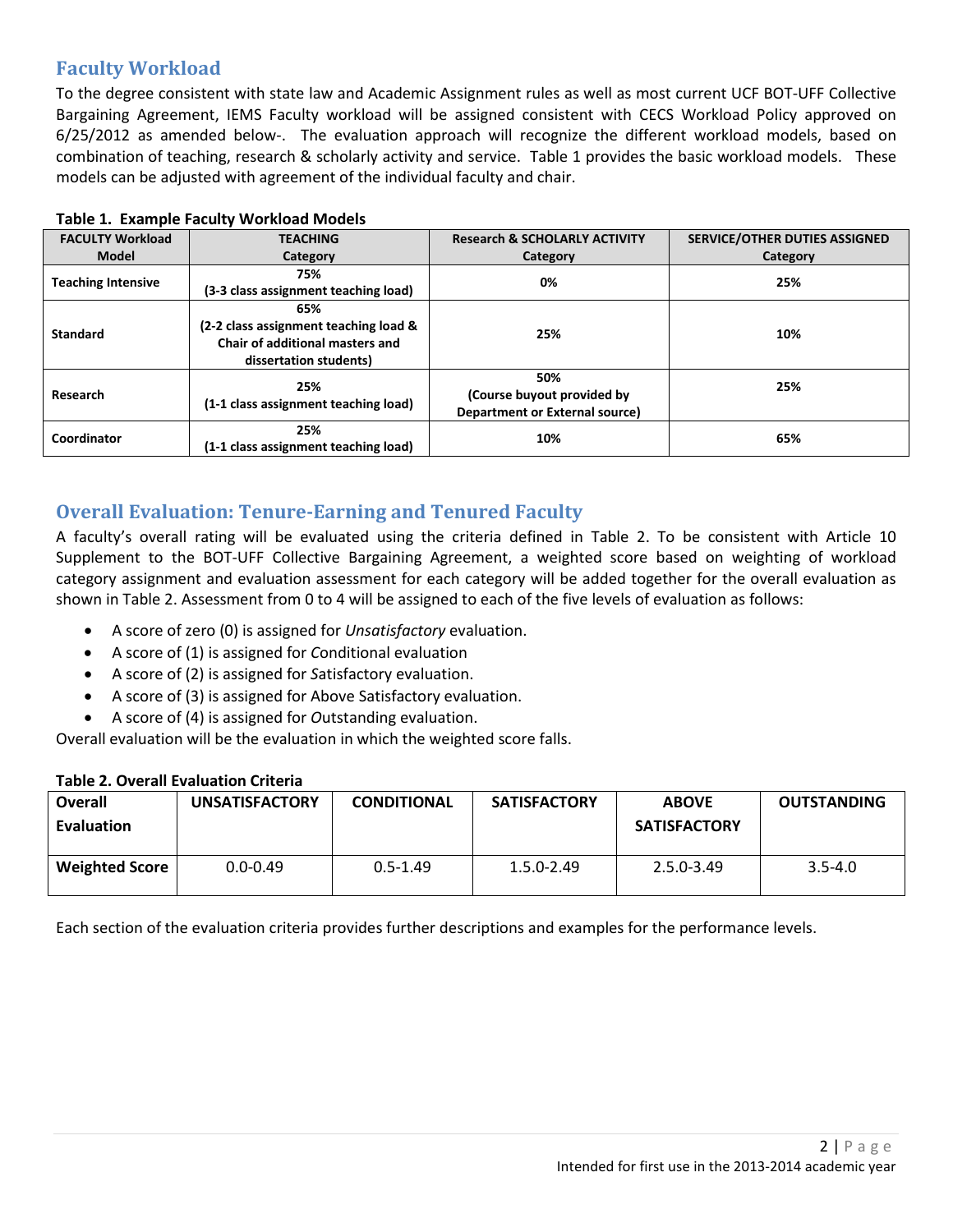### **EVALUATION CRITERIA: TEACHING CATEGORY EFFECTIVENESS**

Teaching takes place in both regularly scheduled academic courses and in other discipline area venues. Effective teachers demonstrate expert knowledge in an appropriate area related to their academic discipline. They generate enthusiasm for learning, critical thinking, intellectual inquiry, and academic achievement while incorporating technical and instructional improvements in their chosen academic discipline.Evaluation of Teaching Effectiveness will include a review of the level and breadth of the professor's activities and outcomes include:

- a. Providing classroom instruction
- b. Chairing thesis and dissertation students
- c. Directing teaching laboratories
- d. Supporting instruction-based industry partnerships
- e. Gaining recognition for teaching excellence
- f. Other instructional activities as defined by State Academic Assignment policy

To achieve a Satisfactory or higher rating, it is the expectation that each faculty member will conduct instructional, examination or laboratory activities for the scheduled number of sessions as published in the university calendar including the final examination period, unless a request to cancel a session during the final examination period has been granted by the department chair. In addition, for each course assignment, all faculty must provide and follow a syllabus that adheres to current university and college guidelines as well as provide an electronic version of the syllabus to the appropriate staff member in the department at the beginning of the semester. Table 3 defines the overall criteria for teaching effectiveness.

| <b>UNSATISFACTORY</b>                                                                                                                                                                                                                                                                                                                                                                                                                                                                                                                                                                                                                                                                                                                                                                                   | <b>CONDITIONAL</b>                                                                                                                                                                                                                                                                                                                                                                                                                                                                                                                                                                                                                                                                                                                                              | <b>SATISFACTORY</b>                                                                                                                                                                                                                                                                                                                                                                                                                                                                                                                                      | <b>ABOVE SATISFACTORY</b>                                                                                                                                                                                                                                                                                                                                                                                                                                                                                                                                             | <b>OUTSTANDING</b>                                                                                                                                                                                                                                                                                                                                                                                                                                                                                                                                             |
|---------------------------------------------------------------------------------------------------------------------------------------------------------------------------------------------------------------------------------------------------------------------------------------------------------------------------------------------------------------------------------------------------------------------------------------------------------------------------------------------------------------------------------------------------------------------------------------------------------------------------------------------------------------------------------------------------------------------------------------------------------------------------------------------------------|-----------------------------------------------------------------------------------------------------------------------------------------------------------------------------------------------------------------------------------------------------------------------------------------------------------------------------------------------------------------------------------------------------------------------------------------------------------------------------------------------------------------------------------------------------------------------------------------------------------------------------------------------------------------------------------------------------------------------------------------------------------------|----------------------------------------------------------------------------------------------------------------------------------------------------------------------------------------------------------------------------------------------------------------------------------------------------------------------------------------------------------------------------------------------------------------------------------------------------------------------------------------------------------------------------------------------------------|-----------------------------------------------------------------------------------------------------------------------------------------------------------------------------------------------------------------------------------------------------------------------------------------------------------------------------------------------------------------------------------------------------------------------------------------------------------------------------------------------------------------------------------------------------------------------|----------------------------------------------------------------------------------------------------------------------------------------------------------------------------------------------------------------------------------------------------------------------------------------------------------------------------------------------------------------------------------------------------------------------------------------------------------------------------------------------------------------------------------------------------------------|
| No Activity &<br><b>No Steps to Correct</b>                                                                                                                                                                                                                                                                                                                                                                                                                                                                                                                                                                                                                                                                                                                                                             | <b>No Activity</b>                                                                                                                                                                                                                                                                                                                                                                                                                                                                                                                                                                                                                                                                                                                                              | <b>Active Participation</b>                                                                                                                                                                                                                                                                                                                                                                                                                                                                                                                              | <b>Presence of Outcomes</b>                                                                                                                                                                                                                                                                                                                                                                                                                                                                                                                                           | <b>Significant Presence of</b><br><b>Outcomes</b>                                                                                                                                                                                                                                                                                                                                                                                                                                                                                                              |
| 0                                                                                                                                                                                                                                                                                                                                                                                                                                                                                                                                                                                                                                                                                                                                                                                                       | 1                                                                                                                                                                                                                                                                                                                                                                                                                                                                                                                                                                                                                                                                                                                                                               | $\overline{2}$                                                                                                                                                                                                                                                                                                                                                                                                                                                                                                                                           | 3                                                                                                                                                                                                                                                                                                                                                                                                                                                                                                                                                                     | 4                                                                                                                                                                                                                                                                                                                                                                                                                                                                                                                                                              |
| A faculty member who fails to<br>meet the requirements for<br>"Satisfactory" and fails to<br>perform, or chronically<br>demonstrates poor<br>performance will receive an<br>evaluation of<br><b>UNSATISFACTORY. Poor</b><br>performance includes<br>consistently:<br>• receiving less than a 2.5<br>average course evaluation<br>ratings on a 1 to 5 scale from<br>all of the courses taught<br>during the evaluation period<br>in the category of "Overall<br>Assessment of Instruction"<br>on the Student Perception of<br>Instruction Reports.,<br>• failing to hold class in a<br>responsible manner, or<br>• failing to return papers,<br>other assignments or tests<br>on a timely basis, and/or<br>• failing to communicate with<br>students, or failing to serve<br>as a responsible discipline | An evaluation of <b>CONDITIONAL</b><br>in Teaching will be assigned if a<br>faculty member fails to meet<br>the requirements for<br>"Satisfactory"<br>Poor performance includes<br>consistently:<br>• receiving less than a 3.0<br>average course evaluation<br>ratings on a 1 to 5 scale from<br>all of the courses taught<br>during the evaluation period<br>in the category of "Overall<br>Assessment of Instruction" on<br>the Student Perception of<br>Instruction Reports.,<br>• failing to hold class in a<br>responsible manner, or<br>• failing to return papers, other<br>assignments or tests on a<br>timely basis, or<br>• failing to communicate with<br>students, or failing to serve as<br>a responsible discipline area<br>advisor to students. | To achieve an<br>evaluation of<br><b>SATISFACTORY in</b><br>Teaching, faculty must<br>demonstrate<br>competence in<br>teaching by achieving<br>3.0 course/instructor<br>evaluation ratings on a<br>1 to 5 scale from at<br>least 60% of all courses<br>taught during the<br>evaluation period in<br>the category of<br>"Overall Assessment of<br>Instruction" on the<br>Student Perception of<br>Instruction Reports.<br>In addition, faculty<br>must complete at least<br>one of the "Other<br><b>Teaching Duties and</b><br>Outcomes" listed<br>below. | To achieve an<br>evaluation of <b>ABOVE</b><br><b>SATISFACTORY in</b><br>Teaching, faculty must<br>demonstrate<br>competence in<br>teaching by achieving<br>3.5 course/instructor<br>evaluation ratings on a<br>1 to 5 scale from at<br>least 60% of all courses<br>taught during the<br>evaluation period in<br>the category of<br>"Overall Assessment of<br>Instruction" on the<br>Student Perception of<br>Instruction Reports.<br>In addition, faculty<br>must complete at least<br>two of the "Other<br><b>Teaching Duties and</b><br>Outcomes" listed<br>below. | To achieve an<br>evaluation of<br><b>OUTSTANDING in</b><br>Teaching, faculty must<br>demonstrate<br>competence in<br>teaching by achieving<br>3.8 course/instructor<br>evaluation ratings on a<br>one to five scale from<br>at least 60% of all<br>courses taught during<br>the evaluation period<br>in the category of<br>"Overall Assessment of<br>Instruction" on the<br>Student Perception of<br>Instruction Reports.<br>In addition, faculty<br>must complete at least<br>three of the "Other<br><b>Teaching Duties and</b><br>Outcomes" listed<br>below. |

#### **Table 3. Teaching Effectiveness Criteria for five Levels of Evaluation**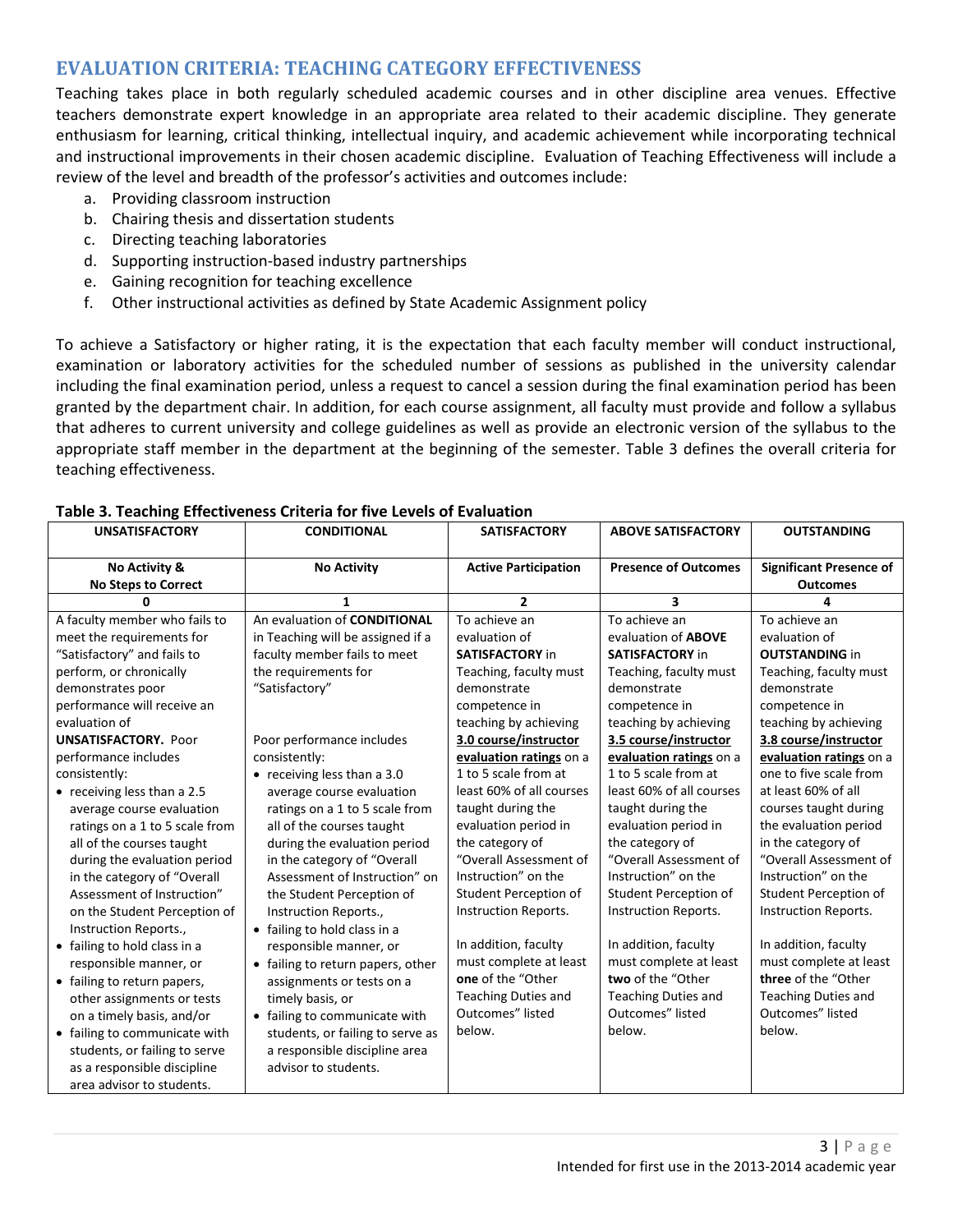Other teaching duties and outcomes include, but are not limited to:

- a. Graduate dissertation/thesis student. Each dissertation graduate OR every two thesis students in a given year is a teaching outcome.
- b. Chair other non-graduating dissertation/thesis students
- c. Serving as a committee member for thesis and dissertation students
- d. Implementing substantial course/program development activities
- e. Producing non-peer reviewed journal, non-book discipline-specific, educational publications, seminars, and presentations, or participating in professional development activities related to curriculum development and student learning
- f. Receiving grants related to curriculum development
- g. Receiving teaching awards (e.g., TIP, professional society recognition for teaching)
- h. Leading educational programs
- i. Directing and maintaining teaching Laboratories
- j. Facilitating, initiating or maintaining instruction-supporting industrial partnerships
- k. Instructing conference/workshop tutorials
- l. Other instructional activities as defined by State Academic Assignment policy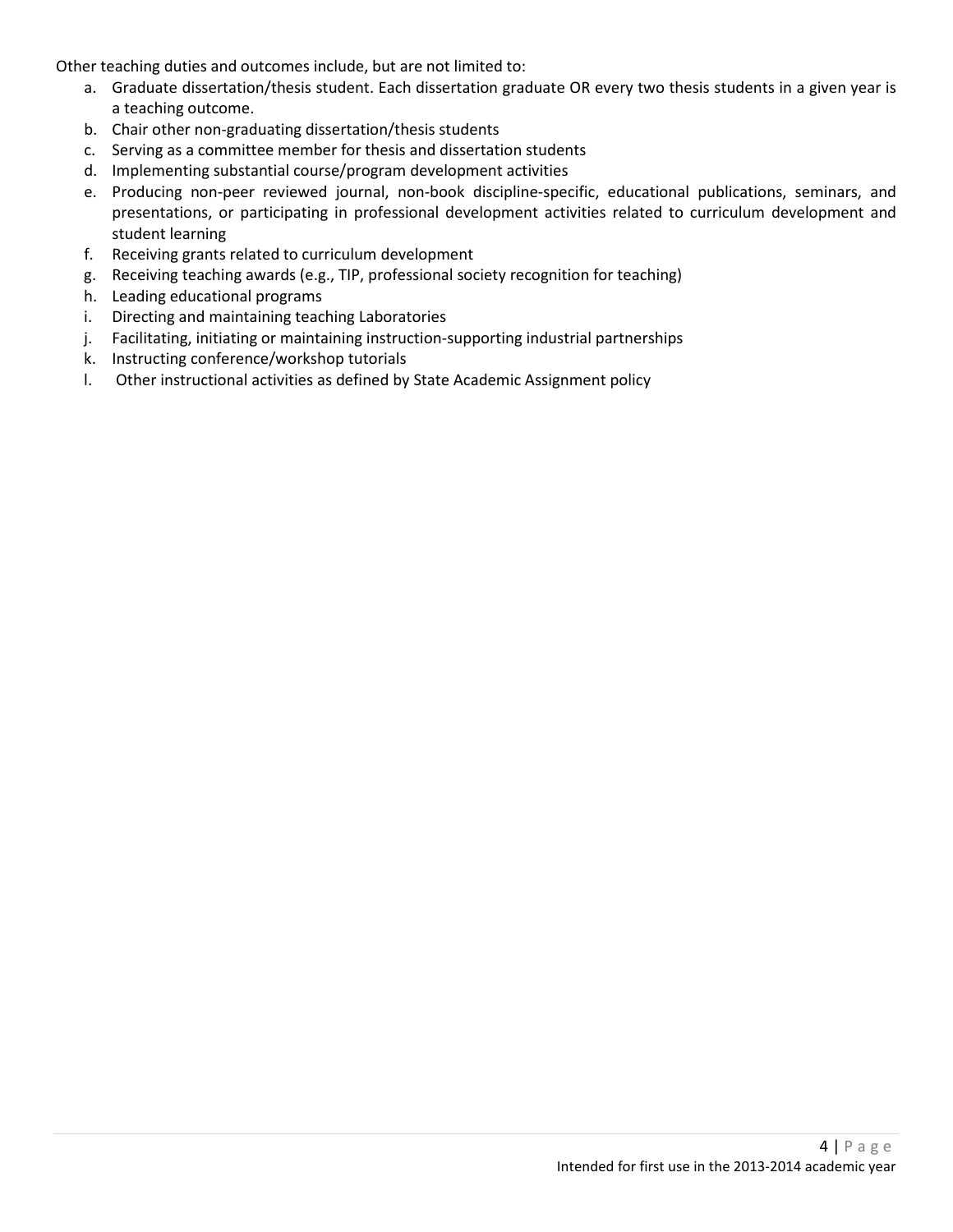### **EVALUATION CRITERIA: RESEARCH & SCHOLARLY ACTIVITY CATEGORY EFFECTIVENESS**

Research & scholarly activity includes traditional research inquiry, field-based inquiry, historical and policy analyses, other systematic reviews of knowledge, and scholarly publication of such inquiries, analysis or reviews. It encompasses research, scholarship, and creative works. Examples of research activities include:

- a. Competing for research funding by formal submission of proposals to potential funding agencies
- b. Securing research funding
- c. Submission of articles for potential publication
- d. Publication of articles in journals, chapters of books, or books
- e. Presenting research findings at conferences
- f. Supervising grant-funded graduate student research
- g. Producing patents.

Table 4 provides the overall criteria for research & scholarly activity effectiveness. Table 5 provides further definition of research activities and outcomes.

| <b>UNSATISFACTORY</b>                                                               | <b>CONDITIONAL</b>                                                                                              | <b>SATISFACTORY</b>                                                                                                                                                                                        | <b>ABOVE SATISFACTORY</b>                                                                                                                                            | <b>OUTSTANDING</b>                                                                                                                                                                                                                                 |
|-------------------------------------------------------------------------------------|-----------------------------------------------------------------------------------------------------------------|------------------------------------------------------------------------------------------------------------------------------------------------------------------------------------------------------------|----------------------------------------------------------------------------------------------------------------------------------------------------------------------|----------------------------------------------------------------------------------------------------------------------------------------------------------------------------------------------------------------------------------------------------|
| No Activity & No Steps to<br><b>Correct</b>                                         | <b>No Activity</b>                                                                                              | <b>Presence of Research</b><br><b>Activity</b>                                                                                                                                                             | <b>Evidence of Research</b><br><b>Outcomes</b>                                                                                                                       | <b>Significant Evidence of</b><br><b>Research Outcomes</b>                                                                                                                                                                                         |
| U                                                                                   | 1                                                                                                               | $\overline{2}$                                                                                                                                                                                             | 3                                                                                                                                                                    |                                                                                                                                                                                                                                                    |
| A faculty member who                                                                | A faculty member will                                                                                           | In order to achieve a                                                                                                                                                                                      | In order to achieve an                                                                                                                                               | In order to achieve an                                                                                                                                                                                                                             |
| does not complete the                                                               | receive a CONDITIONAL                                                                                           | <b>SATISFACTORY</b> evaluation                                                                                                                                                                             | <b>ABOVE SATISFACTORY</b>                                                                                                                                            | <b>OUTSTANDING evaluation</b>                                                                                                                                                                                                                      |
| activities necessary for a                                                          | evaluation in Research and                                                                                      | in Research, a faculty                                                                                                                                                                                     | evaluation in Research, a                                                                                                                                            | in Research, a faculty                                                                                                                                                                                                                             |
| <b>CONDITIONAL evaluation</b>                                                       | Creative Activities if s/he                                                                                     | member must                                                                                                                                                                                                | faculty member must                                                                                                                                                  | member must                                                                                                                                                                                                                                        |
| will receive an                                                                     | demonstrates for a:                                                                                             | demonstrate for a:                                                                                                                                                                                         | demonstrate for a:                                                                                                                                                   | demonstrate any one or                                                                                                                                                                                                                             |
| <b>UNSATISFACTORY rating</b><br>in the area of Research<br>and Creative Activities. | 10% Workload fewer than<br>one item                                                                             | 10% Workload one item<br>25% Workload two items                                                                                                                                                            | 10% Workload one item<br>25% Workload two items                                                                                                                      | combination of research<br>outcomes that are above<br>the average of those in the                                                                                                                                                                  |
|                                                                                     | 25% Workload fewer than<br>two items                                                                            | 50% Workload four items                                                                                                                                                                                    | 50% Workload four items                                                                                                                                              | above satisfactory<br>category.                                                                                                                                                                                                                    |
|                                                                                     | 50% Workload fewer than<br>four items<br>in the list of Evidence of<br><b>Presence of Research</b><br>Activity. | Or less frequent activities<br>with greater potential<br>individual impact totaling<br>equivalent workload<br>significance<br>in the list of Evidence of<br><b>Presence of Research</b><br><b>Activity</b> | Or less frequent outcomes<br>with greater individual<br>impact totaling equivalent<br>workload significance<br>in the list of Evidence of<br><b>Research Outcome</b> | Singular examples would<br>be significantly above<br>average monetary funding<br>award, lead author in a<br>current year publication in<br>a journal and/or current<br>performance as PI on such<br>an award from federal<br>agencies or industry. |

### **Table 4. Research & Scholarly Activity Category Effectiveness Criteria for five levels of Evaluation**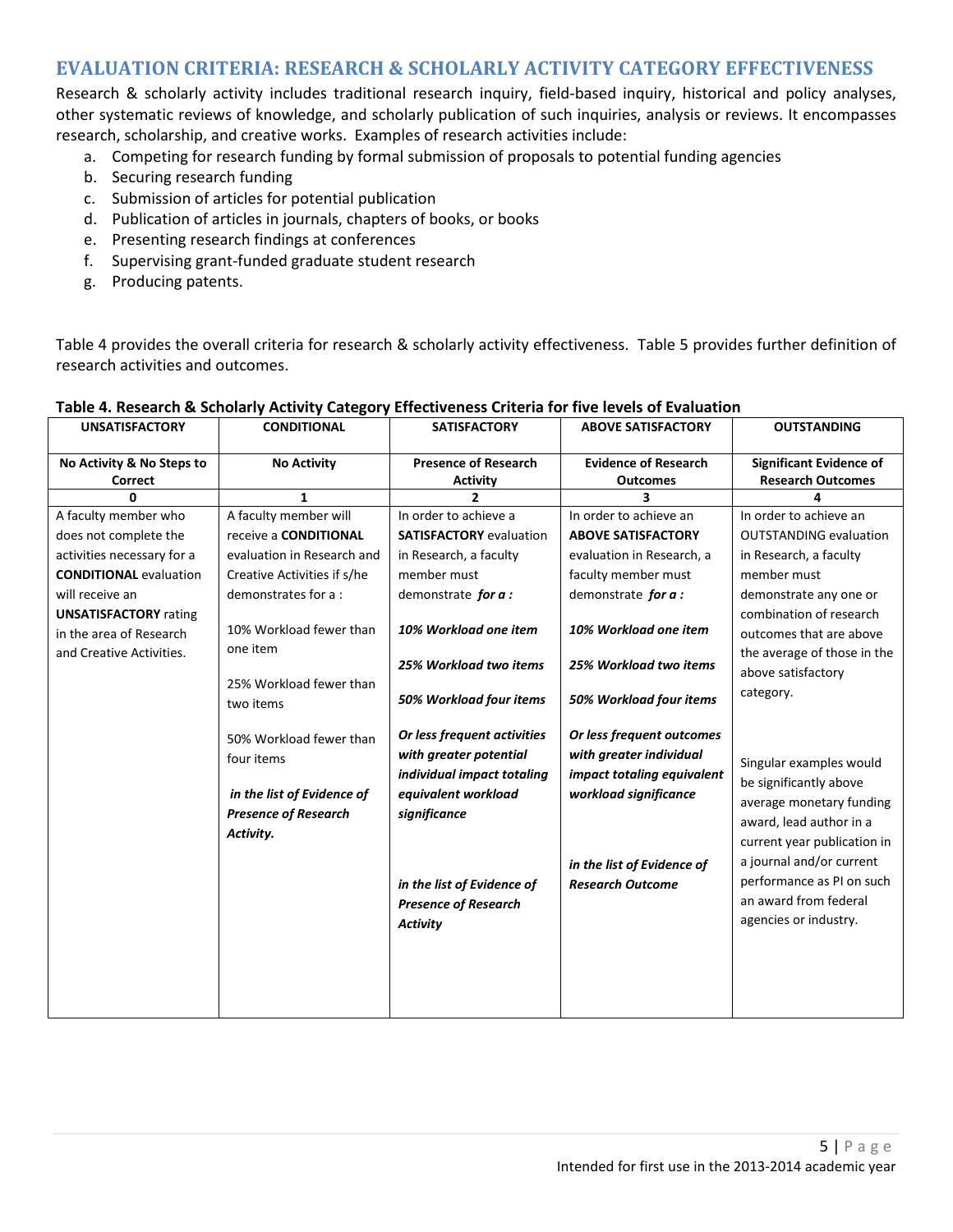### **Table 5. Research & Scholarly Activities and Outcomes.**

| <b>Evidence of Presence of Research &amp; Scholarly Activity</b>                                                                                                                                                                                                                                                                                                                                                             | <b>Evidence of Research &amp; Scholarly Activity Outcomes</b>                                                                                                                                                                                                                                                                                                                                                                                                                                                                                                                                                                                                                                                    |
|------------------------------------------------------------------------------------------------------------------------------------------------------------------------------------------------------------------------------------------------------------------------------------------------------------------------------------------------------------------------------------------------------------------------------|------------------------------------------------------------------------------------------------------------------------------------------------------------------------------------------------------------------------------------------------------------------------------------------------------------------------------------------------------------------------------------------------------------------------------------------------------------------------------------------------------------------------------------------------------------------------------------------------------------------------------------------------------------------------------------------------------------------|
| Submission of articles on knowledge of teaching<br>$\bullet$<br>and learning topics in peer-reviewed journals<br>Submission of articles on Research topics in peer-<br>$\bullet$<br>reviewed journals<br>Submission as PI of Research Funding from<br>$\bullet$<br>external<br>federal research agencies<br>$\circ$<br>state research agencies<br>$\circ$<br>research foundations<br>$\circ$<br>industry partners<br>$\circ$ | Acceptance and/or Publication of an article on knowledge of teaching and learning<br>$\bullet$<br>topics in peer-reviewed journals. Each article represents evidence of a research<br>outcome.<br>Acceptance and/or Publication of an article on Research topics in peer-reviewed<br>$\bullet$<br>journals (faculty are encouraged to publish in relevant journals published by<br>professional societies). Each article represents evidence of a research outcome.<br>Award and/or current performance on an award as PI of Research Funding from<br>$\bullet$<br>federal research agencies<br>$\circ$<br>state research agencies<br>$\circ$<br>research foundations<br>$\circ$<br>industry partners<br>$\circ$ |
| Submission of grant applications, book proposals,<br>$\bullet$<br>essays or other relevant work for professional<br>review and consideration.                                                                                                                                                                                                                                                                                | Award and Performance on externally funded proposals as Co-PI by federal and<br>$\bullet$<br>state agencies as well as research foundations and industry.                                                                                                                                                                                                                                                                                                                                                                                                                                                                                                                                                        |
| Involvement with research and industry<br>$\bullet$<br>partnerships by supporting a research project<br>proposal (e.g., Co-PI).                                                                                                                                                                                                                                                                                              | Citation rating in the top 25% or higher of the department<br>$\bullet$<br>Lead in development and maintenance of Research Partnerships with Industry<br>$\bullet$<br>Publication of authored or co-authored books, articles, book reviews, and<br>$\bullet$<br>commentaries.                                                                                                                                                                                                                                                                                                                                                                                                                                    |
| Involvement with interdisciplinary research by<br>$\bullet$<br>supporting a research project proposal (e.g., Co-<br>PI). Conference/workshop tutorials as an<br>instructor.                                                                                                                                                                                                                                                  | Editing of scholarly books and collections of articles (e.g., in journals or anthologies).<br>$\bullet$<br>Production of scholarly or other creative materials in alternative media.<br>$\bullet$                                                                                                                                                                                                                                                                                                                                                                                                                                                                                                                |
| Supervision of externally funded RA<br>$\bullet$                                                                                                                                                                                                                                                                                                                                                                             | Refereed, high-impact conference publications.<br>$\bullet$                                                                                                                                                                                                                                                                                                                                                                                                                                                                                                                                                                                                                                                      |
|                                                                                                                                                                                                                                                                                                                                                                                                                              | Conferences/workshops/tutorials as keynote or invited speaker.<br>$\bullet$                                                                                                                                                                                                                                                                                                                                                                                                                                                                                                                                                                                                                                      |
|                                                                                                                                                                                                                                                                                                                                                                                                                              | Competitive regional, national and international research awards.<br>$\bullet$                                                                                                                                                                                                                                                                                                                                                                                                                                                                                                                                                                                                                                   |
|                                                                                                                                                                                                                                                                                                                                                                                                                              | Patent innovation, innovative hardware and/or software inventions.<br>$\bullet$                                                                                                                                                                                                                                                                                                                                                                                                                                                                                                                                                                                                                                  |
|                                                                                                                                                                                                                                                                                                                                                                                                                              | Invited papers in prestigious journals/proceedings.<br>$\bullet$                                                                                                                                                                                                                                                                                                                                                                                                                                                                                                                                                                                                                                                 |
|                                                                                                                                                                                                                                                                                                                                                                                                                              | Winning awards from professional societies (such as IIE) for research.<br>$\bullet$                                                                                                                                                                                                                                                                                                                                                                                                                                                                                                                                                                                                                              |
|                                                                                                                                                                                                                                                                                                                                                                                                                              | Being named as a Distinguished Member or Fellow a professional organization (e.g.,<br>$\bullet$<br>IIE National Academy of Science or Engineering (NAE/NAS) membership)                                                                                                                                                                                                                                                                                                                                                                                                                                                                                                                                          |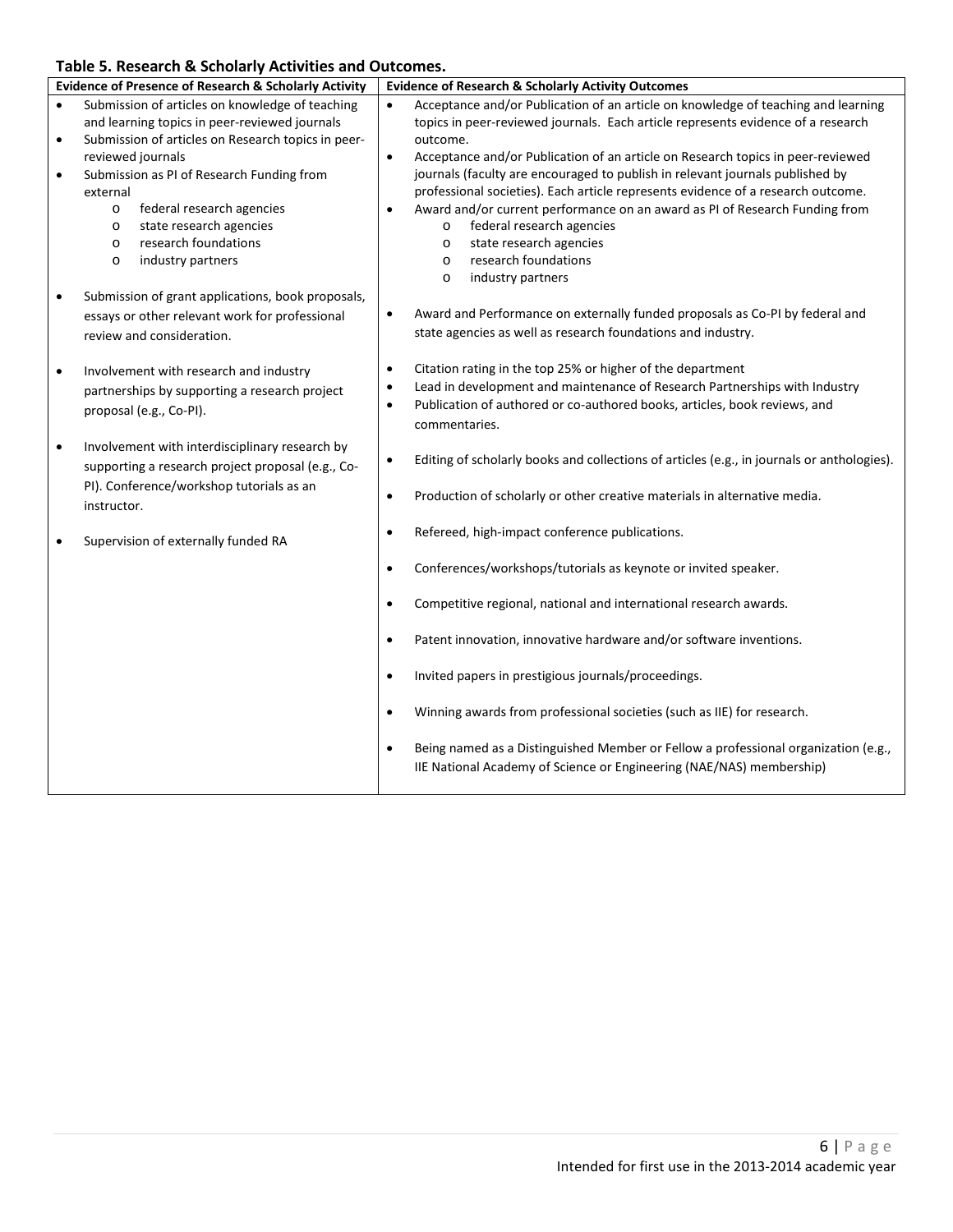# **EVALUATION CRITERIA: SERVICE**

Evaluation in the area of Service will include a review of the service activities, recognition, and contributions that the faculty member makes to the university, college, school, profession, and local, state, regional, national and international communities. Service activities include:

- Being a member of professional societies
- Providing Department, College, and University service (e.g., search committee, promotion and tenure committee, assessment committee membership or leadership)
- Providing Program service (e.g., Director of a graduate program)
- Supporting journal activities (e.g., Reviewer/Editor/Editorial Board)
- Supporting professional conferences (e.g., Conference Session Leader)
- Other Mentoring of New Faculty and/or Advisor to Undergraduate Student/Graduate Student organizations
- Other External (Editorial Boards, panels, etc.)

Table 6 provides the overall criteria for service effectiveness. Table 7 provides further definition of service activities and outcomes.

| <b>UNSATISFACTORY</b>                                   | <b>CONDITIONAL</b>                                                                                                                                                                                                                                            | <b>SATISFACTORY</b>                                                                                                                                                                                                | <b>ABOVE SATISFACTORY</b>                                                                                                                                                                                         | <b>OUTSTANDING</b>                                                                                                                                                                   |
|---------------------------------------------------------|---------------------------------------------------------------------------------------------------------------------------------------------------------------------------------------------------------------------------------------------------------------|--------------------------------------------------------------------------------------------------------------------------------------------------------------------------------------------------------------------|-------------------------------------------------------------------------------------------------------------------------------------------------------------------------------------------------------------------|--------------------------------------------------------------------------------------------------------------------------------------------------------------------------------------|
| No Activity &<br><b>No Steps to Correct</b>             | <b>No Activity</b>                                                                                                                                                                                                                                            | <b>Active Participation</b>                                                                                                                                                                                        | <b>Leadership Position &amp;</b><br><b>Presence of Outcomes</b>                                                                                                                                                   | <b>Leadership Presence &amp;</b><br><b>Significant Presence of</b><br><b>Outcomes</b>                                                                                                |
| $\mathbf{0}$                                            | 1                                                                                                                                                                                                                                                             | $\overline{2}$                                                                                                                                                                                                     | 3.                                                                                                                                                                                                                | 4                                                                                                                                                                                    |
| A faculty member who                                    | A faculty member will                                                                                                                                                                                                                                         | In order to achieve a                                                                                                                                                                                              | In order to achieve an                                                                                                                                                                                            | In order to achieve an                                                                                                                                                               |
| does not complete the                                   | receive a <b>CONDITIONAL</b>                                                                                                                                                                                                                                  | <b>SATISFACTORY</b> evaluation                                                                                                                                                                                     | <b>ABOVE SATISFACTORY</b>                                                                                                                                                                                         | <b>OUTSTANDING evaluation</b>                                                                                                                                                        |
| activities necessary for a                              | evaluation in Service if                                                                                                                                                                                                                                      | in Research, a faculty                                                                                                                                                                                             | evaluation in Service, a                                                                                                                                                                                          | in Service, a faculty                                                                                                                                                                |
| <b>CONDITIONAL evaluation</b>                           | s/he demonstrates for $a$ :                                                                                                                                                                                                                                   | member must                                                                                                                                                                                                        | faculty member must                                                                                                                                                                                               | member must                                                                                                                                                                          |
| will receive an                                         |                                                                                                                                                                                                                                                               | demonstrate for a:                                                                                                                                                                                                 | demonstrate for a:                                                                                                                                                                                                | demonstrate any one or                                                                                                                                                               |
| <b>UNSATISFACTORY</b> rating<br>in the area of Service. | 10% Workload fewer than<br>one item<br>25% Workload fewer than<br>two items<br>65% Workload fewer than<br>two items and perform<br>the duties of coordinator<br>to the Satisfaction of the<br>Chair in the list of<br><b>Evidence of Service</b><br>Activity. | 10% Workload one item<br>25% Workload two items<br>65% Workload two items<br>and perform the duties of<br>coordinator to the<br>Satisfaction of the Chair in<br>the list of Evidence of<br><b>Service Activity</b> | 10% Workload one item<br>25% Workload two items<br>65% Workload two items<br>and perform the duties of<br>coordinator to the<br>Satisfaction of the Chair<br>in the list of Evidence of<br><b>Service Outcome</b> | combination of service<br>outcomes that are above<br>the average of those in the<br>above satisfactory<br>category.<br>Singular examples would<br>be significantly above<br>average. |

#### **Table 6. Service Effectiveness Criteria for five levels of Evaluation**